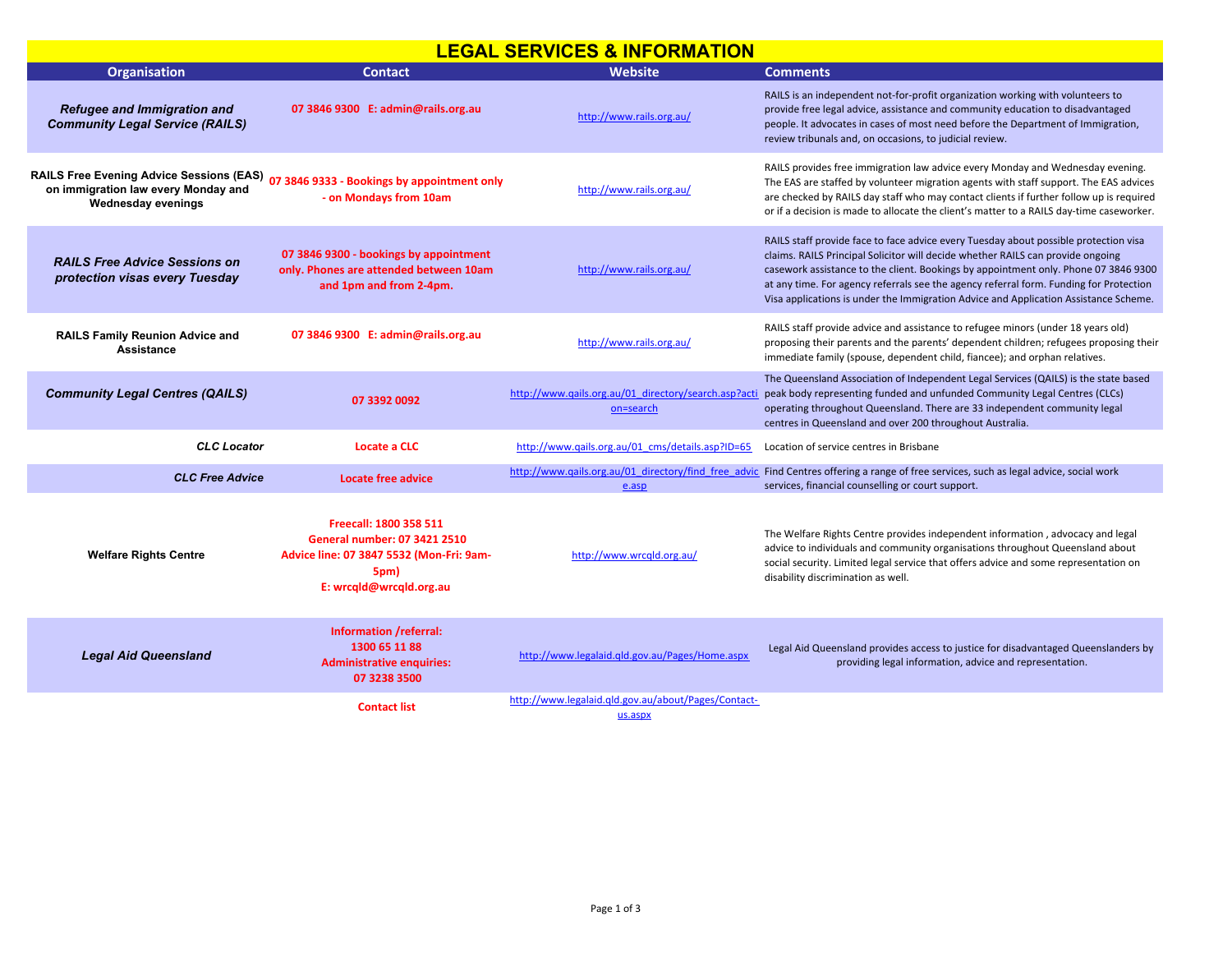| <b>Department of Justice and Attorney-</b><br><b>General</b>           | General enquiries: 07 3239 3520                                                            | http://www.justice.gld.gov.au/corporate/contact-us                        | This link will provide a list of contact details for sub-departments within the<br>Department of Justice and Attorney-General. Scroll to bottom of page for directory.                                                                                                                                                                                                                                                                                                                                                                                                                                                                                  |
|------------------------------------------------------------------------|--------------------------------------------------------------------------------------------|---------------------------------------------------------------------------|---------------------------------------------------------------------------------------------------------------------------------------------------------------------------------------------------------------------------------------------------------------------------------------------------------------------------------------------------------------------------------------------------------------------------------------------------------------------------------------------------------------------------------------------------------------------------------------------------------------------------------------------------------|
| Courts                                                                 | General enquiries: 07 3239 3520                                                            | http://www.justice.gld.gov.au/justice-services/courts-<br>and-tribunals   | Courthouse directory and information regarding legal proceedings                                                                                                                                                                                                                                                                                                                                                                                                                                                                                                                                                                                        |
|                                                                        | Listing of courts in Brisbane and outside areas                                            | http://www.courts.qld.gov.au/about/contact-<br>us/courthouses             | List of courts in Brisbane and the greater Brisbane area                                                                                                                                                                                                                                                                                                                                                                                                                                                                                                                                                                                                |
|                                                                        | <b>Forms</b>                                                                               | http://www.courts.qld.gov.au/forms                                        | Directory of forms that may be necessary for court and legal proceedings                                                                                                                                                                                                                                                                                                                                                                                                                                                                                                                                                                                |
| <b>Youth Justice</b>                                                   | General enguiries: 07 3239 3520                                                            | http://www.justice.gld.gov.au/youth-justice                               | Details of youth justice policies, objectives and procedures                                                                                                                                                                                                                                                                                                                                                                                                                                                                                                                                                                                            |
| <b>Justice Centres</b>                                                 |                                                                                            | http://www.justice.gld.gov.au/justice-services/justice-<br>agencies       | Details of statutory authorities                                                                                                                                                                                                                                                                                                                                                                                                                                                                                                                                                                                                                        |
| <b>Queensland Civil and Administrative</b><br><b>Tribunal (QCAT)</b>   | <b>General Enquiries - 1300 753 228. E:</b><br>enquiries@qcat.qld.gov.au                   | http://www.qcat.qld.gov.au/                                               | Queensland Civil and Administrative Tribunal (QCAT) assists in resolving disputes in a<br>way that is fair, just, accessible, quick and inexpensive. QCAT is not able to provide<br>legal advice.                                                                                                                                                                                                                                                                                                                                                                                                                                                       |
| Getting legal advice and legal support<br>information sheet            | <b>QCAT</b> - referral information sheet for legal<br>advice                               | http://www.qcat.qld.gov.au/using-qcat/legal-advice-<br>and-representation | Helpful information sheet for contacts across a range of areas.                                                                                                                                                                                                                                                                                                                                                                                                                                                                                                                                                                                         |
| <b>Consumer issues</b>                                                 | <b>Office of Fair Trading</b>                                                              | http://www.fairtrading.qld.gov.au/consumers.htm                           | Office from whom advice may be sought regarding consumer issues                                                                                                                                                                                                                                                                                                                                                                                                                                                                                                                                                                                         |
|                                                                        | A selection of publications in different<br>languages on consumer and purchasing issues    | http://www.fairtrading.gld.gov.au/fair-trading-<br>publications.htm       | A selection of publications in different languages on consumer and purchasing issues                                                                                                                                                                                                                                                                                                                                                                                                                                                                                                                                                                    |
| <b>Caxton Legal Centre</b>                                             | T: 07 3214 6333<br>(Mon-Fri: 9am-4:30pm)<br>E: caxton@caxton.org.au                        | https://caxton.org.au/                                                    | Caxton Legal Centre in Brisbane is an independent, non-profit community organisation<br>providing free legal and social work advice, assistance and referrals to the general<br>public. The Centre's focus excludes advice about building or other business and<br>commercial disputes. Free legal advice by appointment.                                                                                                                                                                                                                                                                                                                               |
| <b>Queensland Law Society</b>                                          | 1300 367 757 - contact number for a referral<br>to a private solicitor. E: info@qls.com.au | http://www.gls.com.au                                                     | QLS provides information on legal processes, concepts and services.                                                                                                                                                                                                                                                                                                                                                                                                                                                                                                                                                                                     |
| <b>Queensland Advocacy Incorporated</b>                                | T: 1300 130 582 or<br>07 3844 4200<br>E: gai@gai.org.au                                    | http://www.gai.org.au                                                     | QAI also provides individual legal advocacy in support of persons whose disability is<br>at the centre of their legal issue. This is done by way of advice or advocacy within the<br>limitations of QAI's resources.                                                                                                                                                                                                                                                                                                                                                                                                                                    |
| <b>Queensland Public Interest Law</b><br><b>Clearinghouse (QPILCH)</b> | T: 07 3846 6317<br>E: admin@qpilch.org.au                                                  | http://www.qpilch.org.au                                                  | QPILCH is an independent, non-profit community based legal organisation that<br>coordinates the provision of pro-bono legal service for individuals and groups. The<br>organisation also operates a SELF-REPRESENTATION SERVICE at QCAT to provide free<br>legal advice and assistance to people involved in particular matters that are relevant<br>to Queensland Civil and Administrative Tribunal (QCAT) including: guardianship and<br>administration for adults; children and young people; anti-discrimination matters;<br>administrative review; manufactured homes; residential tenancies and rooming<br>accommodation and retirement villages. |